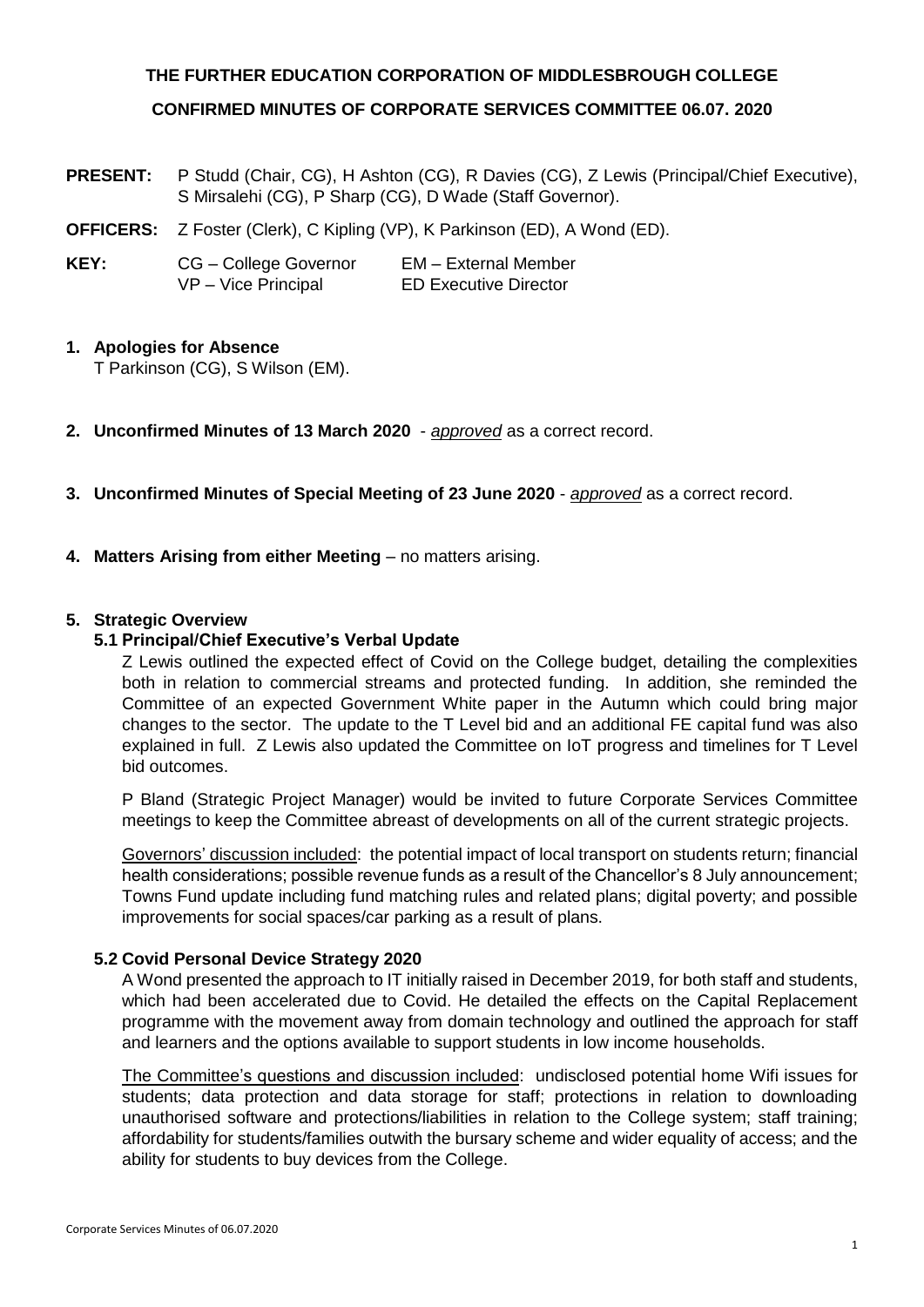# **6. Finance Matters 2019-2020**

#### **6.1 Five year Financial Plan**

C Kipling gave a detailed overview including: changes to the ESFA reporting requirements for the July return; updates to the May accounts; TTE position, reasoning behind key assumptions; maintaining good Financial Health and the College's position to respond to future uncertainties.

Governors' questions and discussion included: the operating surplus; EBITDA; pay award clarification; and the possible effects of the various enrolment outcomes.

It was *agreed* it was a prudent plan but would need to be kept under review due to the current volatile environment created by Covid. *The Committee agreed to recommend for approval by the Governing Body at its meeting on 16 July 2020.*

## **6.2 ESFA Financial Statements Letter 2018-2019**

The formal letter received from the ESFA which ratified statements and records presented in December 2019 as 'good' was for information.

## **6.3 Management Accounts (May 2020)**

A full overview was given with regard to the May position.

Discussion and questions included: TTE acquisition costs; Financial Health; Lead Auditor advice; and a possible further review if required.

## **6.4 Contracts Update**

C Kipling informed the Committee that no new partners were being recommended and therefore approval for 2020/21 was for the current subcontractors.

Clarification and reassurance was given in respect of one subcontractor.

*The Committee agreed to recommend for approval by the Governing Body at its meeting on 16 July 2020*

#### **6.5 Fees Policy 2020-2021**

It was outlined by C Kipling who informed the Committee that this was an annual refresh with no major changes proposed.

*The Committee agreed to recommend for approval by the Governing Body at its meeting on 16 July 2020.*

# **7. Capital Budget 2020-2021**

The Capital Budget for 2020-21 was outlined by C Kipling who explained the rebalance which was due to the Personal Device strategy. Additionally, the Committee were appraised that further campus improvements could be forthcoming should the Towns Fund bid be realised.

*The Committee agreed to recommend for approval* by the Governing Body at its meeting of 16 July 2020.

#### **8. Human Resources and Workforce Development**

**8.1 People Strategy and Action Plan – progress against plan** – K Parkinson presented her report which detailed progress against the key KPIs and 6 strands of the People Strategy. She outlined the positive progress over the last six months and of current activities.

Questions and discussion included: the significant improvement in staff satisfaction (89%); positive staff engagement during lockdown; Staff Council role and feedback; and progress on the small staff restructure.